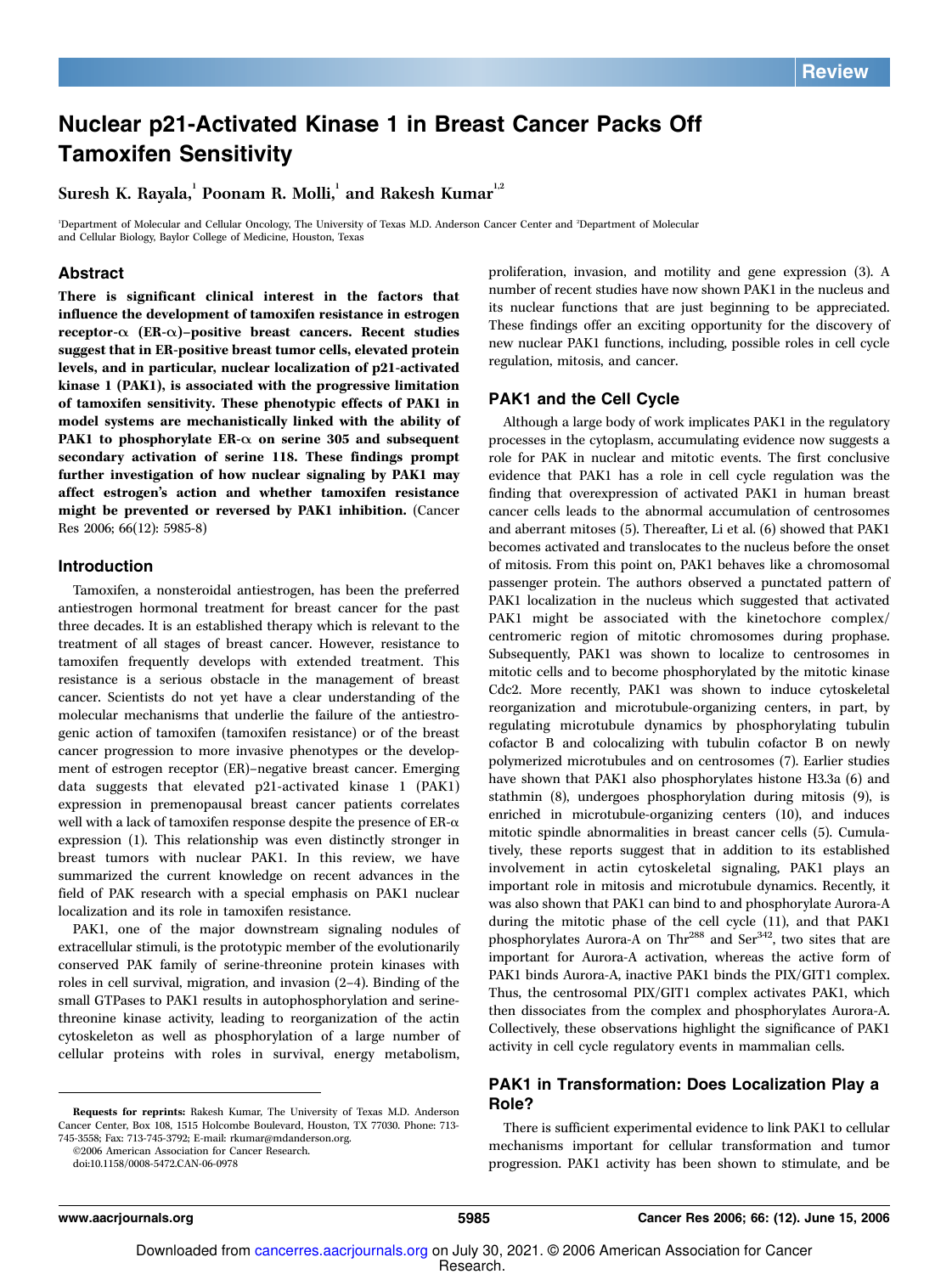required for, increased migration and invasiveness in breast cancer cell lines. PAK1 overexpression and hyperactivation have been linked to the invasiveness of human breast cancer cells and breast tumors (2). Expression of PAK1 in breast tumor tissue positively correlates with tumor grade, with higher expression in less differentiated ductal carcinomas of the breast (grade 3 tumors) than in grade 2 and grade 1 tumors. PAK1 functionality is also required for the transformation of fibroblasts by a variety of the small GTPases and by Ras. Combined-array comparative genomic hybridization analysis of ovarian cancer cell lines and tissue microanalysis suggest that PAK1 is a candidate oncogene that can be coamplified with cyclin D1 on chromosome 11q13 (12). In this context, Balasenthil et al. (13) showed that hyperplastic mammary glands from catalytically active PAK1 transgenic mice exhibit a 5- to 7-fold increase in cyclin D1 expression as compared with stage-matched wild-type mice. In addition, PAK1 levels were reported to be elevated in human breast tumors: 15% of the samples showed nuclear staining that was positively correlated with increased cyclin D1 expression. Wang et al. (14) showed that transgenic mice expressing kinase-active PAK1 developed hyperplasia in the mammary epithelium and had increased expression of ER-a target genes. PAK1 was found to interact with and phosphorylate ER- $\alpha$  at Ser<sup>305</sup> and to promote its transactivation functions, thereby leading to up-regulation of cyclin D1 and promotion of hormone independence (15). This finding provided the first in vivo evidence for a role of the PAK1-ER pathway in promoting the process of mammary gland tumorigenesis. Because several PAK1 substrates such as DLC1 and Aurora kinase are overexpressed in breast cancer (4), it is possible that the presumed breast cancer–promoting activity of PAK1 may be driven by specific PAK1 substrates or regulated targets such as cyclin D1. These observations raise the possibility that PAK1 hyperstimulation might contribute to oncogenic cell transformation using mechanisms that are either direct or indirect or both.

All the above findings raise the possibility that hyperactivation of PAK1 may promote breast cancer tumorigenesis. Indeed, transgenic overexpression of a catalytically active PAK1 mutant in the mammary epithelium was found to cause mammary gland tumors and lead to a variety of other breast lesions, including focal solid nodules, ductal hyperplasia, and mini-intraductal neoplasms and adenomas (16). This study provided the first direct evidence that PAK1 deregulation is sufficient for the formation of mammary gland tumors and emphasized the emerging importance of nuclear PAK1 in breast cancer cells. Furthermore, consistent with its role in breast tumor progression, PAK1 expression and its nuclear accumulation were progressively increased during the transition from ductal hyperplasia to ductal carcinoma in situ to adenocarcinoma in the established progression model of polyoma-middle T antigen transgenic mice (16).

#### Nuclear PAK1 and Tamoxifen Response

The fact that PAK1 could be detected in the nucleus in a variety of experimental breast cancer model systems raises the obvious question about the significance, prognostic, and predictive value of PAK1 expression and subcellular localization in the pathogenesis of breast cancer. In this context, Holm et al. examined PAK1 protein expression and localization in 403 primary breast tumors from premenopausal patients randomized to 2 years of adjuvant tamoxifen or no treatment (1). They report that high PAK1 expression correlates well with a lack of tamoxifen response in patients with breast cancer despite the presence of  $ER-\alpha$ 

expression. Interestingly, breast tumors with nuclear PAK1 exhibited a pronounced impaired tamoxifen effect, thus strengthening the notion that elevated PAK1 expression and nuclear localization may be intimately linked to lack of tamoxifen response in premenopausal breast cancer. Overall, the results suggest that PAK1 activation and its nuclear localization might be one of the mechanisms responsible for reduced tamoxifen sensitivity of breast tumor cells. It is nevertheless clear that premenopausal patients with PAK1-overexpressing breast cancer do not respond to tamoxifen, and such patients might be more effectively treated with alternative endocrine treatment.

As a potential mechanistic explanation of the results of the above study, very recently, Rayala et al. (17) found that deregulated PAK1 cooperated with tamoxifen in stimulating ER transactivation, leading to blockage of tamoxifen-inhibitory effects in hormonesensitive breast cancer cells. Interestingly, tamoxifen treatment resulted in the up-regulation of ER target genes in PAK1-overexpressing breast cancer cells and increased PAK1-ER interaction in tamoxifen-resistant but not in tamoxifen-sensitive cells. These findings imply that PAK1 signaling–dependent activation of ER-S305 leads to an improved ER transactivation function of tamoxifen (Fig. 1). The underlying mechanism involves S305-linked regulation of Ser<sup>118</sup> phosphorylation and the cooperative influence of both  $\text{Ser}^{305}$  and  $\text{Ser}^{118}$  in promoting the transactivation activity of ER. A similar model of tamoxifen agonism was also previously proposed by Michalides et al. (18), in which another signaling kinase, protein kinase A, also phosphorylated S305, leading to an active conformational arrest upon tamoxifen binding and, in turn, tamoxifeninduced transactivation. Because growth factor signaling could activate PAK1, and because the consensus phosphorylation motif in the PAK substrates is not restricted and is common with other kinases such as protein kinase A and ribosomal S6 kinase, these above findings suggest a broader role of ER-S305 phosphorylation resulting from growth factor signaling in conferring tamoxifenresistant phenotypes. Tamoxifen resistance can also be conferred by stimulation of upstream PAK1 activators such as AND-34/BCAR3 (19). Clues about the therapeutic significance of PAK1 regulation of tamoxifen-resistance are derived from a recent study by Hirokowa et al. (20), wherein the authors show that treatment of breast cancer in experimental tumor models with a PAK1 inhibitor, FK228, blocks the Ras-induced activation of PAK1 and abrogates tamoxifen resistance. All of the above studies suggest that activation of either upstream or downstream signals in the PAK1 pathway plays a pivotal role in tamoxifen resistance in human breast cancer.

#### Bridging the Link between Cytosolic and Nuclear PAK1 Functions

The notion of nuclear PAK1, conceived a few years ago, may elucidate the beginnings of a new model in which PAK1 signaling may have an extensive network in the nucleus. It will be interesting to see the dynamic strength behind PAK1 transition to the nucleus: what drives PAK1 to the nucleus, how nuclear PAK1 regulates critical steps involved in mitotic progression, and how exactly PAK1 gets to the centrosome. Given that the nuclear characteristics of PAK1 are similar to those of the Aurora kinases, and that Aurora-A is a substrate of PAK1, we speculate that both of these kinases are likely to influence the functions of each other and thus, collectively, may control specific regulatory mitotic targets that have yet to be identified. Furthermore, it is expected that many of the PAK1-interfacing molecules may also participate in the control of cell cycle checkpoints. Because a large number of regulatory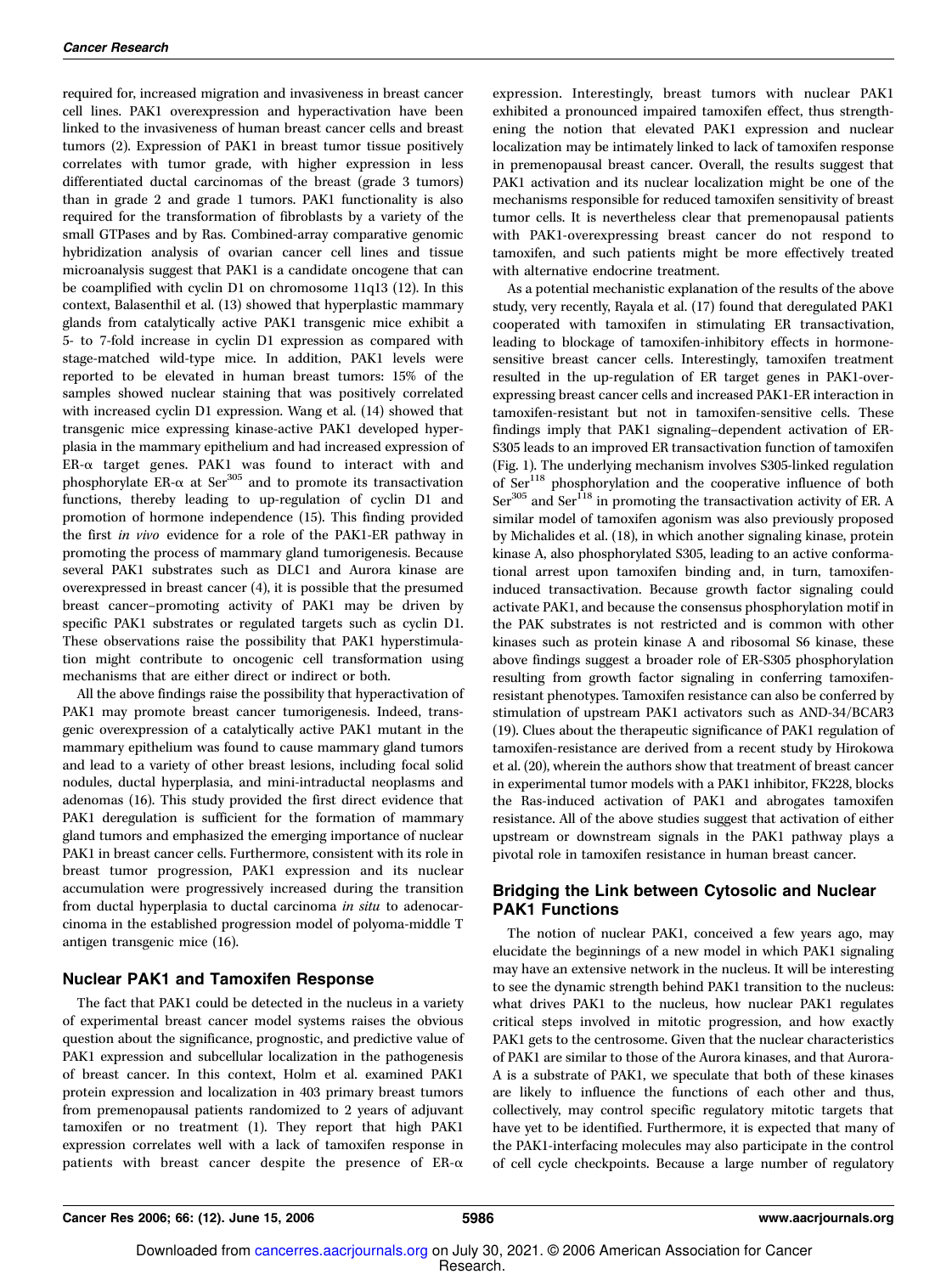

Figure 1. PAK1 enhancement of ER transactivation requires ER Ser<sup>305</sup>-dependent Ser<sup>118</sup> stimulation, presumably due to conformational changes. Top left and top right, Pak1 localization and expression in human breast tumors. Bottom left and bottom right, Pak1 localization in PyMT-induced mammary gland tumors. AF1, activation function 1; DBD, DNA binding domain; AF2, activation function 2. Broken arrow, potential involvement of more than one step.

proteins shuttle between the nucleus and cytoplasm, it is very likely that that PAK1 phosphorylation of its putative nuclear substrates may affect the subcellular distribution and functions of such PAK1 targets. In addition to its substrates, it will be also important to gain a deeper insight into the mechanisms by which PAK1 is recruited to specific chromatin targets (21), which could influence the expression of, and thus, the functions of such chromatin targets. In the context of breast cancer, it is possible that many of the above PAK1 substrates, regulatory targets, or both, might be differentially affected by tamoxifen versus hormone signals depending on the overexpression status of PAK1. Furthermore, despite the clear importance of PAK1 overexpression and its nuclear localization in tumorigenesis, the most crucial question

that needs to be addressed is the potential role of nuclear PAK1 per se in regulating the genes involved in tumorigenesis. This could possibly be accomplished via gene profiling analysis of the cells expressing nuclear versus cytoplasmic PAK1. Finally, because PAK1 nuclear localization correlates with tamoxifen resistance, searching for methods to prevent the entry of PAK1 into the nucleus might constitute one experimental approach to interfering with tamoxifen resistance in breast cancer.

#### Acknowledgments

Received 3/15/2006; revised 4/17/2006; accepted 4/28/2006. Grant support: NIH grant CA 90970, CA98823, and CA65746 (R. Kumar).

#### References

- 1. Holm C, Rayala SK, Jirstorm K, Stal O, Kumar R, Landberg G. Association between Pak1 expression and subcellular localization and tamoxifen resistance in breast cancer patients. J Natl Cancer Inst 2006;98:671–80. 2. Adam L, Vadlamudi R, Mandal M, Chernoff J, Kumar
- R. Regulation of microfilament reorganization and invasiveness of breast cancer cells by kinase dead p21 activated kinase-1. J Biol Chem 2000;275:12041–50.

3. Bokoch GM. Biology of the p21-activated kinases. Ann Rev Biochem 2003;72:743–81.

- 4. Kumar R, Hung MC. Signaling intricacies take center stage in cancer cells. Cancer Res 2005;65:2511–5. 5. Vadlamudi RK, Adam L, Wang RA, et al. Regulatable
- expression of p21-activated kinase-1 promotes anchorage-independent growth and abnormal organization of mitotic spindles in human epithelial breast cancer cells.

J Biol Chem 2000;275:36238–44. 6. Li F, Adam L, Vadlamudi RK, et al. p21-activated kinase 1 interacts with and phosphorylates histone H3 in breast cancer cells. EMBO Rep 2002;3:767–73.

- 7. Vadlamudi RK, Barnes CJ, Rayala S, et al. p21-activated kinase 1 regulates microtubule dynamics by phosphorylating tubulin cofactor B. Mol Cell Biol 2005;25:3726–36.
- 8. Daub H, Gevaert K, Vandekerckhove J, Sobel A, Hall A. Rac/Cdc42 and p65PAK regulate the microtubuledestabilizing protein stathmin through phosphorylation at serine 16. J Biol Chem 2001;276:1677–80.
- 9. Thiel DA, Reeder MK, Pfaff A, Coleman TR, Sells MA,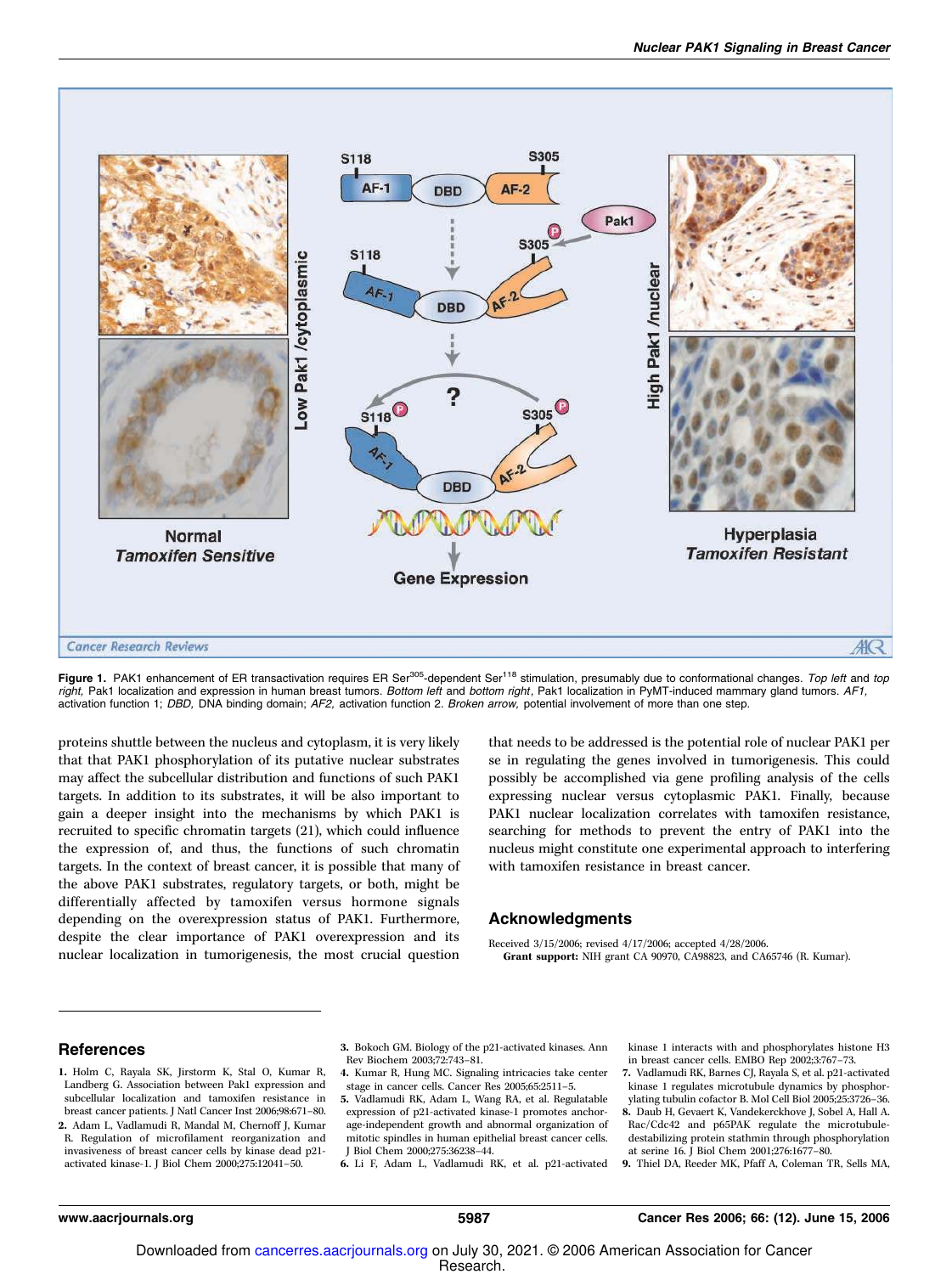Chernoff J. Cell cycle-regulated phosphorylation of p21 activated kinase 1. Curr Biol 2002;12:1227–32.

- 10. Banerjee M, Worth D, Prowse DM, Nikolic M. Pak1 phosphorylation on t212 affects microtubules in cells undergoing mitosis. Curr Biol 2002;12:1233–9.
- 11. Zhao ZS, Lim JP, Ng YW, Lim L, Manser E. The GITassociated kinase PAK targets to the centrosome and regulates Aurora-A. Mol Cell 2005;20:237–49.
- 12. Schraml P, Schwerdtfeger G, Burkhalter F, et al. Combined array comparative genomic hybridization and tissue microarray analysis suggest PAK1 at 11q13.5 q14 as a critical oncogene target in ovarian carcinoma. Am J Pathol 2003;163:985–92.
- 13. Balasenthil S, Sahin AA, Barnes CJ, et al. p21 activated kinase-1 signaling mediates cyclin D1 expression in mammary epithelial and cancer cells. J Biol Chem 2004;279:1422–8.
- 14. Wang RA, Mazumdar A, Vadlamudi RK, Kumar R. P21-activated kinase-1 phosphorylates and transactivates estrogen receptor- $\alpha$  and promotes hyperplasia in mammary epithelium. EMBO J 2002;21:5437-47.
- 15. Balasenthil S, Barnes CJ, Rayala SK, Kumar R. Estrogen receptor activation at serine 305 is sufficient to upregulate cyclin D1 in breast cancer cells. FEBS Lett 2004;567:243–7.
- 16. Wang RA, Zhang H, Balasenthil S, Medina D, Kumar R. PAK1 hyperactivation is sufficient for mammary gland tumor formation. Oncogene 2006;25:2931–6; advance online publication 12 December 2005; (DOI 10.1083/sj.onc.1209309).
- 17. Rayala SK, Talukder AH, Balasenthil S, et al. P21 activated kinase 1 regulation of estrogen receptor- $\{\alpha\}$ activation involves serine 305 activation linked with serine 118 phosphorylation. Cancer Res 2006;66:1694–701.

18. Michalides R, Griekspoor A, Balkenende A, et al. Tamoxifen resistance by a conformational arrest of the estrogen receptor a after PKA activation in breast cancer. Cancer Cell 2004;5:597–605.

- 19. Cai D, Iyer A, Felekkis KN, et al. AND-34/BCAR3, a GDP exchange factor whose overexpression confers antiestrogen resistance, activates Rac, PAK1, and the cyclin D1 promoter. Cancer Res 2003;63: 6802–8.
- 20. Hirokawa Y, Arnold M, Nakajima H, Zalcberg J, Maruta H. Signal therapy of breast cancers by the HDAC inhibitor FK228 that blocks the activation of PAK1 and abrogates the tamoxifen-resistance. Cancer Biol Ther 2005;4:956–60.
- 21. Singh RR, Song CY, Yang Z, Kumar R. Nuclear localization and chromatin targets of p21-activated kinase 1. J Biol Chem 2005;280:18130–7.